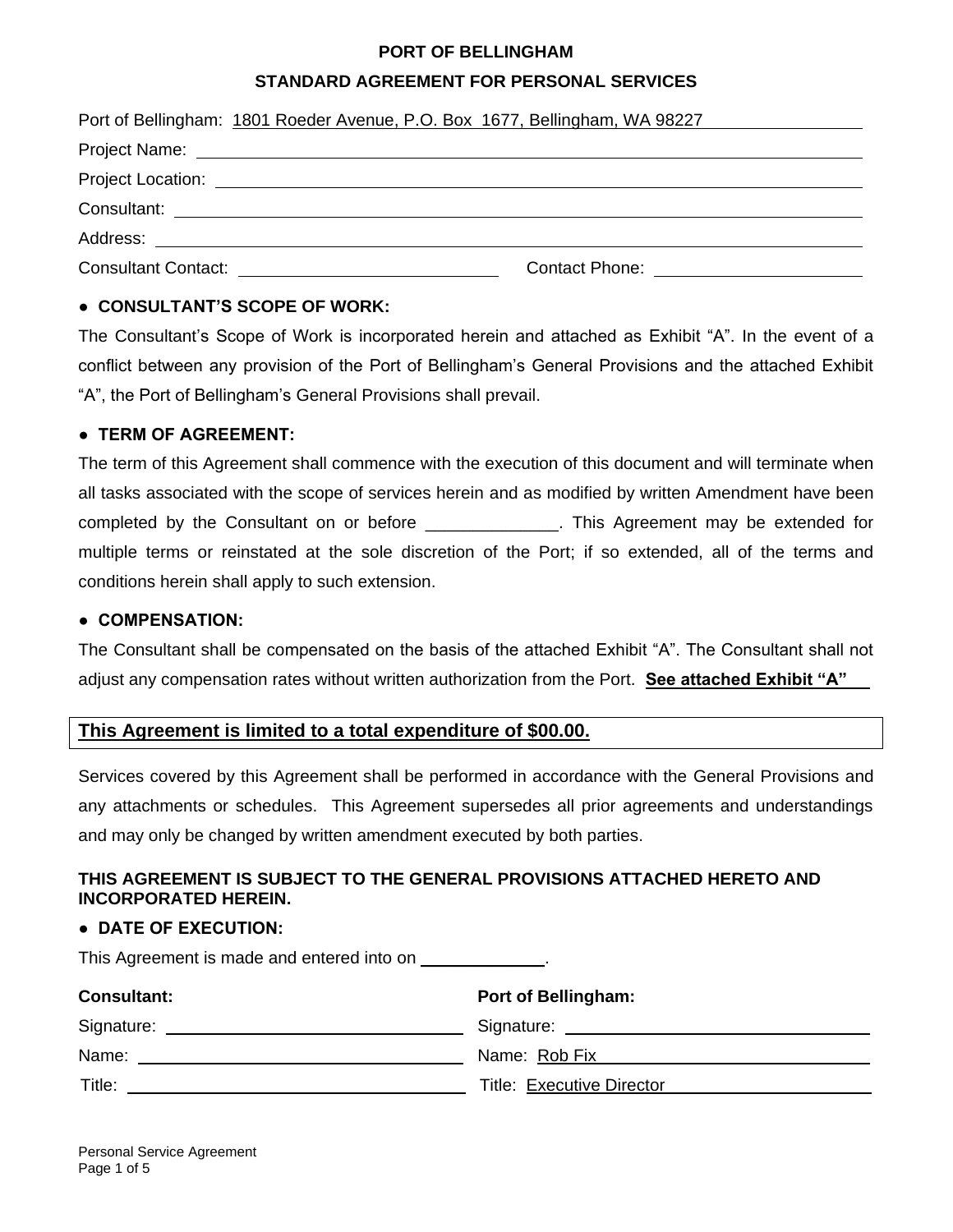**1. Selection.** The Consultant was chosen by a documented process demonstrating an equal and open opportunity to qualified parties or as allowed by the Port of Bellingham Purchasing Guidelines for the procurement of Personal Services.

**2. Termination for Cause.** This Agreement may be terminated by either party upon seven (7) days' written notice should one party fail to perform in accordance with its terms through no fault of the other. In the event the party that fails to perform is the Consultant, the determination of "fail to perform in accordance with its terms" shall be in the sole judgment of the Port. In the event of termination, the Consultant shall be compensated for satisfactory services performed prior to the termination date. In no case, however, shall such compensation exceed the original amount of the Agreement as approved or as amended by the Port. Any work product generated by the Consultant prior to such termination shall be the sole property of the Port, and the Consultant agrees to provide the Port with all such materials as a condition of receiving final payment.

**3. Termination Without Cause.** Further, this Agreement may be terminated by the Port at any time for any reason whatsoever, at the sole discretion of the Port, with seven (7) days' written notice. In the event of such termination, compensation shall be paid as provided in Paragraph 2 above.

**4. Consultant Services.** Consultant's services shall meet or exceed the standard for similar services performed by professionals in the Puget Sound region.

**5. Charges for Additional Services.** The Consultant shall obtain the written approval of the Port for any charges for additional services performed by the Consultant, the additional services of others retained by Consultant, or the furnishing of additional supplies, materials or equipment. The Consultant shall not be entitled to compensation for any such additional charges incurred in violation of this paragraph without prior written Amendment to the Agreement.

**6. Monthly Progress Statements.** The Consultant shall submit monthly statements of services rendered to the Port in a form acceptable to the Port. The Port shall make prompt monthly payments for work completed to the Port's satisfaction. In no event shall the Port be charged interest on payments due under this Agreement.

**7. Applicable Law.** All federal, state and local laws applicable in the rendering of the services by the Consultant shall be complied with in all respects by the Consultant as shall all rules and regulations of the Port and any other applicable governmental agency. The Consultant shall register to do business in the State of Washington and upon request provide proof of the same to the Port. By executing this Agreement Consultant further certifies that neither it nor its principals is presently debarred, suspended, proposed for debarment, or declared ineligible or voluntarily excluded from participation in this transaction by any Federal department or agency. It further agrees by submitting this proposal or acceptance of this Agreement that it will include this clause without modification in all lower tier transactions, solicitations, proposals, agreements, contracts, and sub-consultant contracts. Where the offeror/consultant or any lower tier participant is unable to certify to this statement it shall attach an explanation to this Agreement. The Port reserves the right to require Consultant to replace a subconsultant or lower tier participant who cannot meet the foregoing certification requirements.

**8. Deviations from Scope of Work.** The Port may at any time issue written directions within the general scope of this Agreement. If any such direction causes an increase or decrease in the cost of this Agreement or otherwise affects any other provision of this Agreement, the Consultant shall immediately notify the Port. The Port may modify the amount spent for identified tasks within the scope of work providing the total amount of the Agreement, or as modified by written Amendment, is not exceeded. Any work done in violation of this paragraph shall be at the sole expense of the Consultant.

**9. Port Review of Title Documents and Permit Documents.** Prior to the submission of any documents related to any permits or the execution or recordation of any documents effecting title to any property, the said document shall be reviewed by the Port. The Port shall be responsible for all costs associated with such review.

**10. Conflict of Interest.** Consultant covenants that it presently has no interest and shall not acquire an interest, directly or indirectly, which would conflict in any manner or degree with its performance under this Agreement. Consultant further covenants that in the performance of this Agreement, no person having such interest shall be employed by it or any of its sub-consultants.

**11. Insurance.** Consultant, concurrently with the execution of this Agreement, shall provide the Port with evidence that Consultant has obtained and is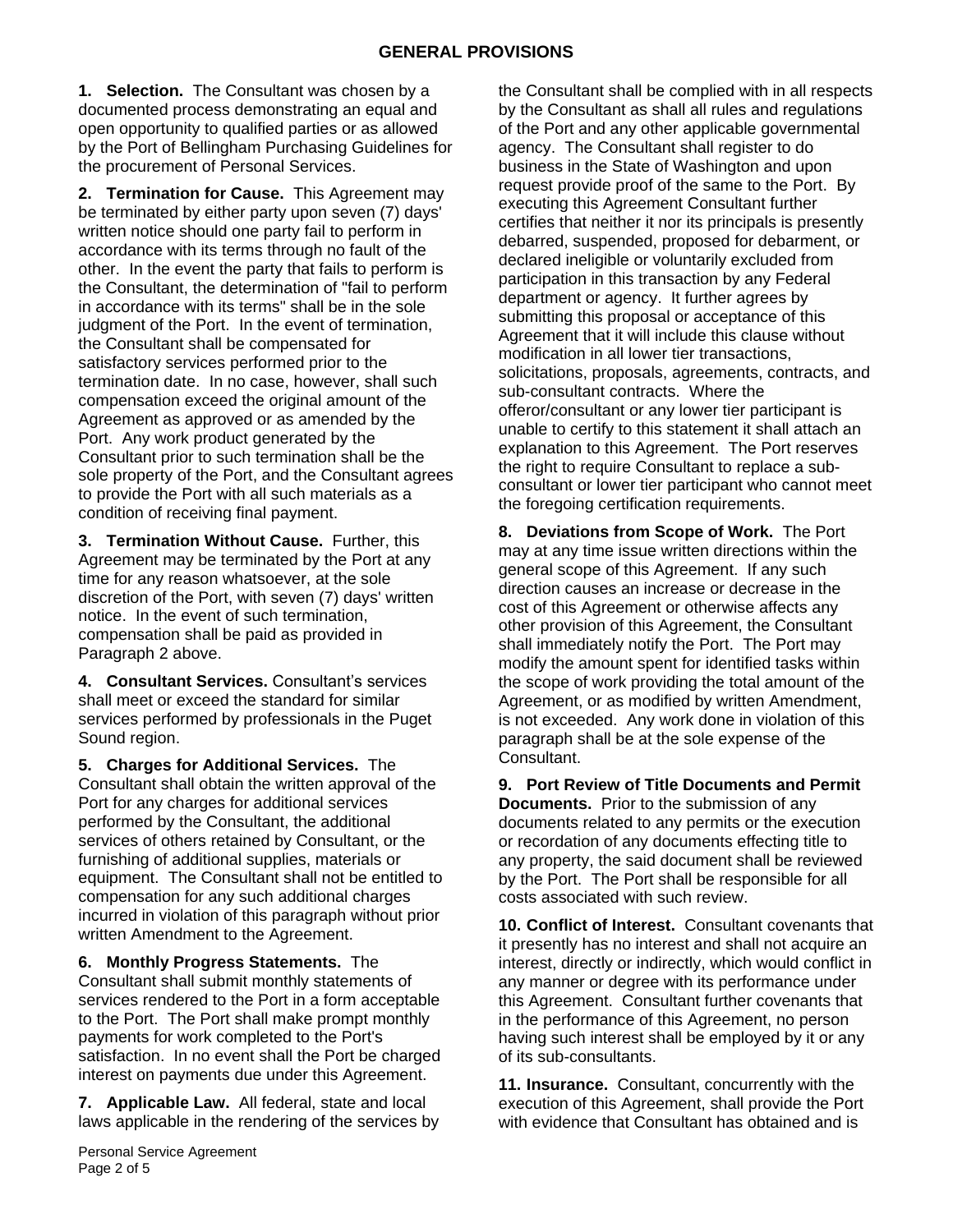maintaining the insurance listed as follows:

(a) Workers' Compensation Insurance as required by law.

(b) Employers' Liability Insurance (bodily injuries) with a limit of One Hundred Thousand Dollars (\$100,000) per occurrence with an insurance company authorized to write such insurance in all states where the Consultant will have employees located in the performance of its work covering its common law liability to such employees.

(c) Commercial General Liability Insurance and Automobile Liability Insurance covering all owned and non-owned automobiles or vehicles used by or in behalf of Consultant with a Five Hundred Thousand Dollar (\$500,000) combined single limit for bodily injury and/or property damage per occurrence and an annual aggregate limit of One Million Dollars (\$1,000,000).

\_\_\_\_\_[Initial if applicable]: Consultant represents that Consultant will not perform any driving as part of this Agreement. Based on this representation, Consultant shall maintain automobile liability insurance but shall be permitted to maintain lower limits provided that such limits meet the State of Washington minimum insurance coverage. All other terms of this Agreement relating to insurance (including but not limited to subsection d) shall apply to this insurance.

(d) Except with regard to Workers' Compensation Insurance, each of the policies required herein **shall name the Port as an additional insured.** Furthermore, each policy of insurance required herein shall (i) be written as a primary policy; (ii) expressly provide that such insurance may not be materially changed, amended or canceled with respect to the Port except upon thirty (30) days' prior written notice from the insurance company to the Port; (iii) contain an express waiver of any right of subrogation by the insurance company against the Port and its elected officials, employees, or agent; (iv) expressly provide that the insurance proceeds of any loss will be payable notwithstanding any act or negligence of Consultant which might otherwise result in a forfeiture of said insurance; and (v) in regard to physical property damage coverage, expressly provide that all proceeds shall be paid jointly to Consultant and Port.

(e) The Consultant shall furnish the Port with a Certificate of Insurance, including Endorsements, evidencing policies of insurance required herein. **A Blanket Additional Insured Endorsement is not acceptable. The Certificate of Insurance shall** 

### **specifically identify the project name.** The

Consultant shall maintain these policies as identified above for itself and its sub-consultants for the term of this Agreement and for a period of one year thereafter. Such Certificates shall specifically state that the insurance company or companies issuing such insurance policies shall give the Port at least thirty (30) days' written notice in the event of insurance company's or companies' cancellation or material changes in any of the policies.

If Unmanned Aerial Vehicles (UAVs or Drones) are to be used during the project, Consultant shall procure and maintain for the duration of the agreement, insurance against claims for injuries to persons or damage to property which may arise from or in connection with the ownership, maintenance or use of UAVs. This insurance shall include limits of no less than \$1,000,000 per occurrence and \$2,000,000 in the aggregate and shall name the Port of Bellingham as an additional Insured. The Consultant shall furnish the Port with original Certificates of Insurance including all required additional insured endorsements or copies of the applicable policy language effecting coverage as required by this clause, and a copy of the Declarations and Endorsement Page of the policy listing all policy endorsements.

The Port's receipt and acceptance of the Consultant's certificate of insurance does not waive the Consultant's obligation to comply with the insurance requirements of this agreement.

**12. Indemnification.** The Consultant shall defend (with legal counsel satisfactory to the Port), indemnify and hold the Port, its elected officials, agents and employees harmless from and against all liabilities, obligations, fines, claims, damages, penalties, lawsuits, governmental proceedings, judgments, costs and expenses (including, without limitation, all attorneys' fees, costs and expenses of litigation):

- Arising out of any negligent act or omission of Consultant, its directors, officers, consultants, agents and/or employees in connection with the services provided pursuant to this Agreement; and/or
- Arising from a breach of this Agreement by Consultant; and/or
- Arising out of or due to any failure on the part of Consultant to perform or comply with any rule, ordinance or law to be kept and performed.

The Port will inform Consultant of any such claim or demand that alleges liability based in whole or in part on any act or omission of Consultant, its directors, officers, agents, or employees.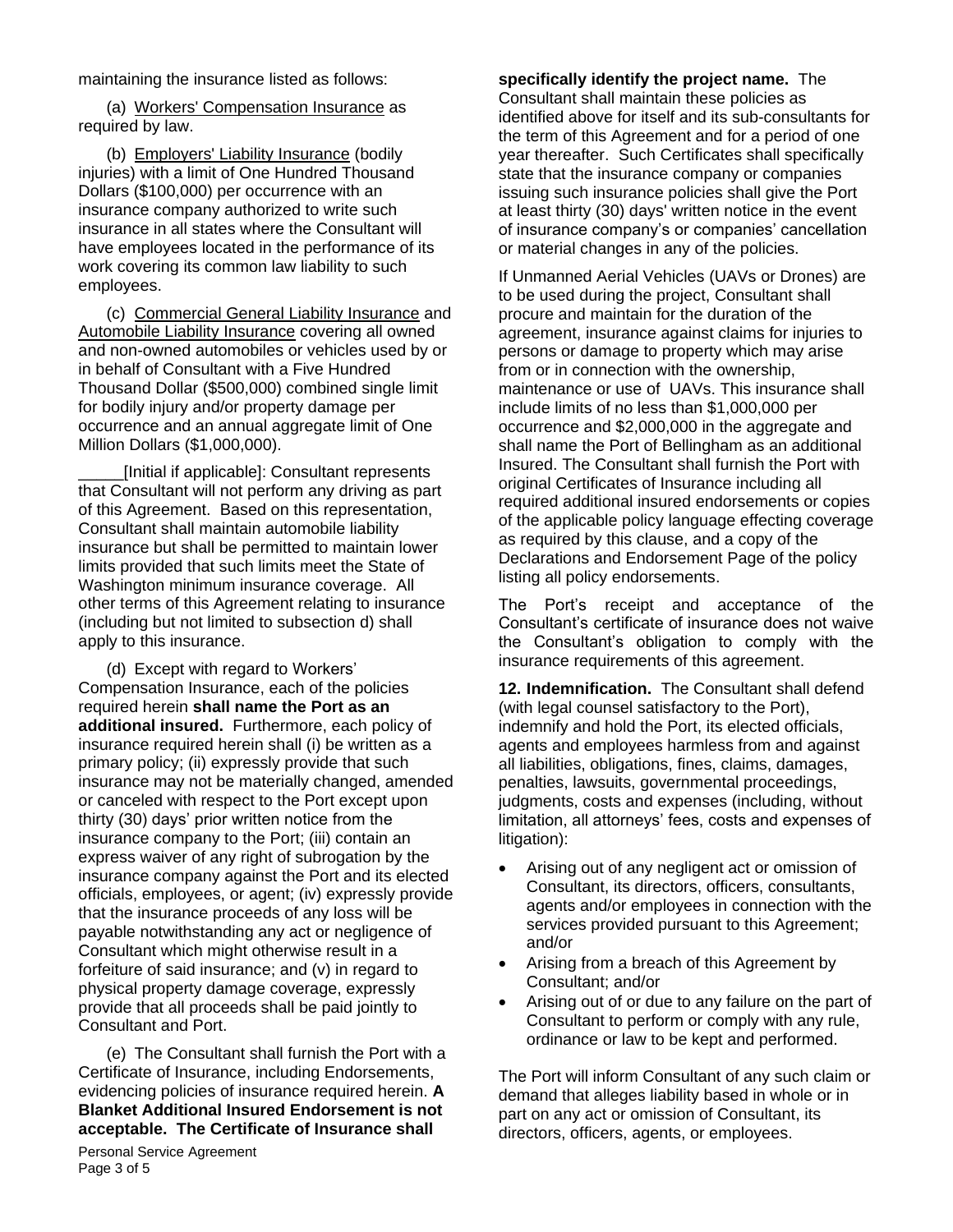Thereafter the Consultant shall (i) reasonably cooperate in the defense of such claim and (ii) pay its defense of such claim as incurred, whether or not such claim is ultimately successful. In this regard, the Port will reasonably cooperate with Consultant in allowing Consultant to jointly select, with the Port, attorneys to defend the Port and Consultant provided that Consultant confirms its obligation to pay the Port's defense costs.

12.1 This indemnification obligation shall include, but is not limited to, all claims against the Owner by an employee or former employee of the Consultant or any sub-consultant or service provider. For this purpose, the Consultant expressly waives, as respects the Owner only, all immunity and limitation on liability under any industrial insurance Act, including Title 51 RCW, or other workers compensation act, disability act, or other employees benefits of any act of any jurisdiction which would otherwise be applicable in the case of such a claim.

#### **BY INITIALING BELOW THE OWNER AND CONSULTANT CERTIFY THE WAIVER OF IMMUNITY SPECIFIED BY THIS PROVISION WAS MUTUALLY NEGOTIATED.**

\_\_\_\_\_\_\_\_\_\_\_\_\_\_\_\_\_\_\_\_\_\_\_\_\_\_\_\_\_\_\_\_

\_\_\_\_\_\_\_\_\_\_\_\_\_\_\_\_\_\_\_\_\_\_\_\_\_\_\_\_\_\_\_\_

Consultant:

Port of Bellingham By: Rob Fix, Executive Director

**13. Confidentiality.** Any reports, documents, questionnaires, records, information or data given to or prepared or assembled under this Agreement shall be kept confidential unless a specific written waiver is obtained from the Port and shall not be made available by the Consultant to any individual or organization without prior written approval of the Port except as may be ordered by a court of competent jurisdiction. The provisions of this section shall survive the expiration or earlier termination of this Agreement.

**14. Plans, etc. Property of Port.** All original plans, drawings and specifications prepared by the Consultant and any and all sub-consultants for the Port and funded by the Port are and shall remain the property of the Port whether or not the Project for which they are made is executed. This shall not apply to proprietary software or documentation that may be provided to the Port and that was developed independent of funding by the Port. The Consultant assumes no liability for any use of the Drawings and Specifications other than that

Personal Service Agreement Page 4 of 5

originally intended for this Project. Originals, including electronic forms of the data prepared by the Consultant and funded by the Port shall become the property of the Port. No reports, records, questionnaires, software programs provided by Port or other documents produced in whole or in part by the Consultant under this Agreement shall be the subject of an application for copyright by or on behalf of the Consultant.

**15. Public Disclosure Request.** Correspondence, reports and other written work that is generated during the course of the relationship created by this Agreement, may be requested by third parties pursuant to the Washington State Public Disclosure Act (RCW 42.56 *et. seq.)*. The parties agree that in the event that such a request is filed, the party with whom the request is filed will promptly notify all other parties to this Agreement. The parties further agree that they will not disclose any such requested material until at least ten (10) business days after providing notification to all other parties to this Agreement. The intent of this clause is to provide all parties the opportunity to seek injunctive relief pursuant to RCW 42.56 so as to protect the vital functions of those entities. This clause shall survive the termination or expiration of this Agreement.

**16. Electronic File Compatibility.** All electronically- transmitted output must be compatible with existing Port software. The Port currently operates Microsoft Office, AutoCad 2010 and Adobe Acrobat. Consultants shall check with the Port for software application and system compatibility. Consultant shall transfer data via drawings saved as zip files using etransmit to bundle CAD support files accompanied by Adobe .pdf files. Large files can be transmitted via CD or in DVD format.

**17. Pollution.** Port acknowledges that the Consultant is not responsible for the creation or presence of contamination or pollution, if any, at the property except to the extent that such a discharge, release, or escape is caused by the negligent act or failure to act by the Consultant. For the purpose of this clause, contamination conditions shall mean the actual or alleged existence, discharge, release or escape of any irritant, pollutant, contaminant, or hazardous substance into or upon the atmosphere, land, groundwater, or surface water of or near the property. The Consultant will promptly notify the Port of contamination conditions, if identified. Notwithstanding the foregoing, the Port does not herein waive any cause of action for damages resulting from the Port's reliance on any misrepresentation (made either knowingly or negligently) by the Consultant with regard to the